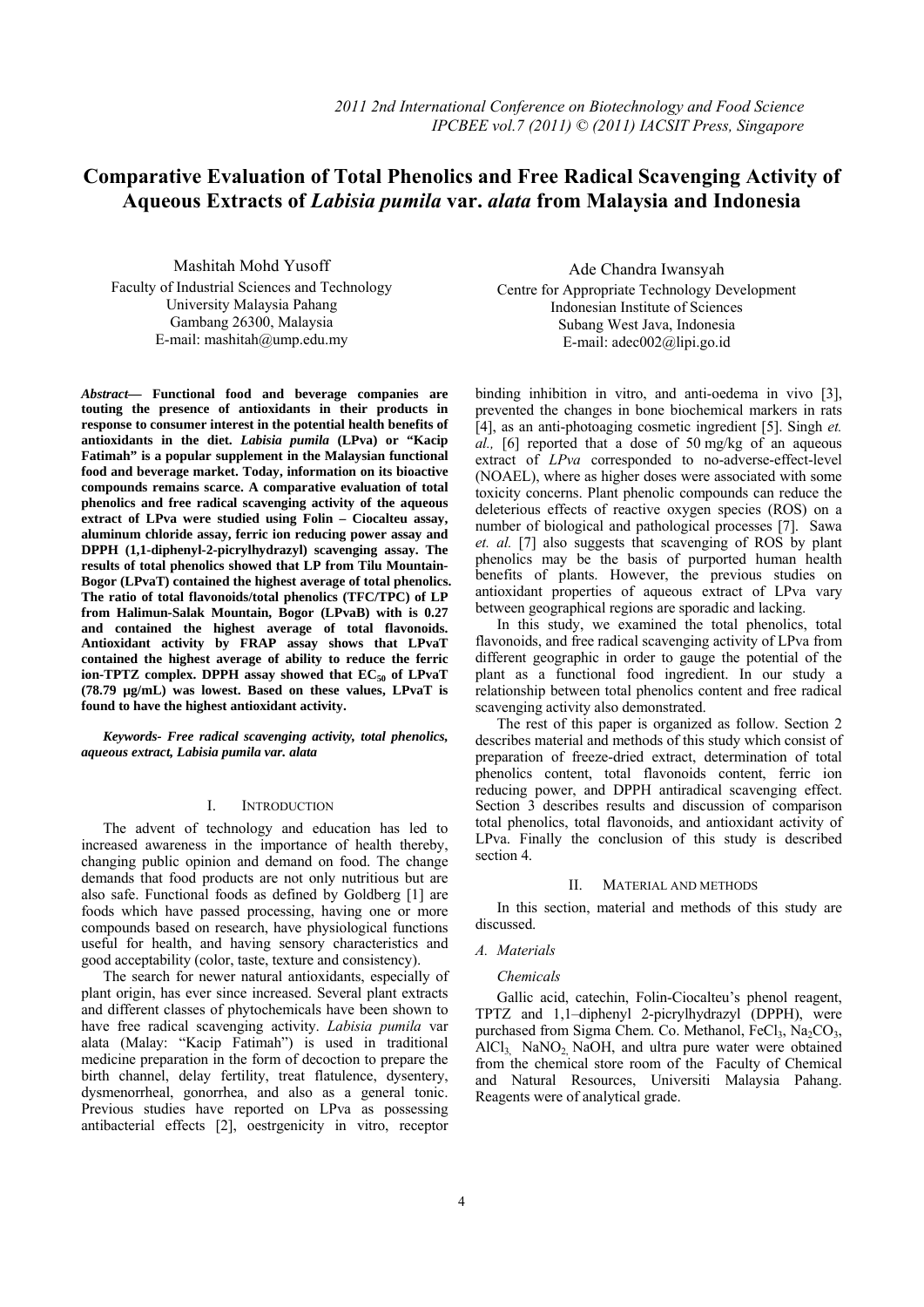# *Plant material*

Fresh LPva were collected from Raub Pahang, Malaysia (LPvaR); Salak-Halimun Mountain, Bogor, Indonesia (LPvaB); Tilu Mountain, Bogor, Indonesia (LPvaT); Cibeundey Village, Aceh, Indonesia (LPvaA) and Pekandangan Village, Lampung, Indonesia (LPvaL). LPvaC was a commercial product ingredient obtained from a manufacturer in Kuala Lumpur, Malaysia.

#### *B. Methods*

# *Preparation of freeze-dried extract of LP*

LP leaves were rinsed to remove debris, dried at  $40^{\circ}$ C for 3 days and ground into small pieces. After soaking in ultrapure water (1:6) overnight, it was extracted for 6 hours (twice) by Soxhlet. The filtrates were consolidated and lyophilized in a freeze dryer. The lyophilized extract was stored in a dessicator until further use.

For analysis, 0.06 g of freeze dried material was weighed into a centrifuge tube, to which was added 10 mL of ultra pure water. The sample was shaken for 15 minutes and then centrifuged. The supernatant was then transferred into a 10 ml volumetric flask, diluted to the mark with ultra pure water and mixed well by shaking for 15 minutes.

# *Total phenolics content*

The total phenolics content of LP was determined using a modified Folin-Ciocalteu assay [8]. To 0.1 mL extract or ultra pure water blank or gallic acid standard solution (0-200 µg/ml) was add 2.8 mL ultra pure water and 2 mL of 2% sodium carbonate and left standing for 4 minutes. Then, 100 µL Folin-Ciocalteu was added the solutions again left standing for 30 minutes. Measurement was conducted on a spectrophotometer UV-VIS HITACHI 1800 at  $\lambda$  = 760 nm against the blank. Total phenolics were derived from expression **(1)** and expressed as mg gallic acid equivalent (GAE) in g of dry weight of lyophilized plant extract  $(R^2)$ : 0.993). Samples were analyzed in triplicate.

$$
Absorbance = 0.008 \text{ gallic acid } (\mu g) + 0.083 \tag{1}
$$

### *Total flavonoids content*

Total flavonoids content was measured by aluminum chloride colometric assay with modification. Total flavonoid content was measured using aluminum chloride colorimetric assay [9]. To the extract solution (1 mL) or standard solution of catechin (0-200 µg/mL) was added to separate 10 ml volumetric flasks containing 4 ml of ultra pure water. To the flask was added 0.3 ml of  $5\%$  NaNO<sub>2</sub> solution and left to stand for five minutes. A solution of  $10\%$  AlCl<sub>3</sub> (0.3 mL) was added and left to stand for 6 minutes. A solution of 1 M NaOH (2 mL) was added and the total volume diluted to 10 ml with ultra pure water. The solutions were mixed well. Measurement was conducted on a spectrophotometer at  $\lambda$ = 510 nm against a blank. Total flavonoid content were derived from expression **(2)** and expressed as mg catechin equivalents (CE)/g dry weight of lyophilized plant extract  $(R<sup>2</sup>: 0.999)$ . Samples were analyzed in triplicates.

$$
Absorbance = 0.003 catechin (µg) + 0.096
$$
 (2)

# *Ferric Reducing Antioxidant Potential (FRAP) assay*

The ability to reduce ferric ions was measured using a modified version of the method described by [10]. An aliquot (150  $\mu$ L) of an extract was added to 850  $\mu$ L of FRAP reagent (10 part of 300 mM sodium acetate buffer at pH 3.6, 1 part of 10 TPTZ solution and 1 part of 20 mM  $FeCl<sub>3</sub>.6H<sub>2</sub>O$ solution), add ultra pure water into mark of volumetric flask 10 mL. The reaction mixture was incubated in water bath 37 °C. The increase in absorbance at  $\lambda$ = 597 nm was measured at 30 minutes. Antioxidant activity was expressed as mg Gallic acid equivalent in g dry weight plant material. Ultrapure  $H<sub>2</sub>O$  was use as a blank. Samples were analysis in triplicate.

### *Scavenging activity (DPPH) assay*

The free radical scavenging activity of the extracts, based on activity of the stable DPPH free radical, was determined by a method described by Kumaran and Kuranakaran [11]. To the extract solution of varying concentrations (1 mL) or blank or standard solution of ascorbic acid (0-100 µg/ml) was added 3 mL of 0.004% DPPH methanolic solution and left standing in the dark for 30 minutes. Measurement was conducted on a spectrophotometer at  $\lambda = 517$  nm against a blank. The data was derived using expression (**3**) and reported as concentration of antioxidant required for 50% scavenging of DPPH radicals in the specified time period  $(EC_{50})$ . Samples were analyzed in triplicates.

 % Inhibition = [(Ac-As)/Ac] x 100 (3) Where: Ac = absorbance control or blank,

 $A_s$  = absorbance with sample or standard

### *Statistical analysis*

Data were first tested for normality, and then subjected to analysis of variance (ANOVA). Significant differences between mean values were determined using Duncan's Multiple Range test (P=0.05) following one-way ANOVA. Statistical analyses were carried out using the correlation and regression program in *Microsoft Excel 2007*.

## III. RESULTS AND DISCUSSION

#### *A. Total phenolics and total flavonoids content*

Phenolics are very important constituent of plants. Their free radical scavenging ability is attributed to hydroxyl groups. Total phenolics were measured using an established method employing the Folin-Ciocalteu reagent. The principle of this method is the reduction ability of the phenol functional group. An oxidation and reduction reaction of the phenolic ion takes place in basic conditions. Reduction of the phosphortungstat-phosphormolybdenum complex (Folin-Ciocalteu reagent) by phenolic ions changes the reagent to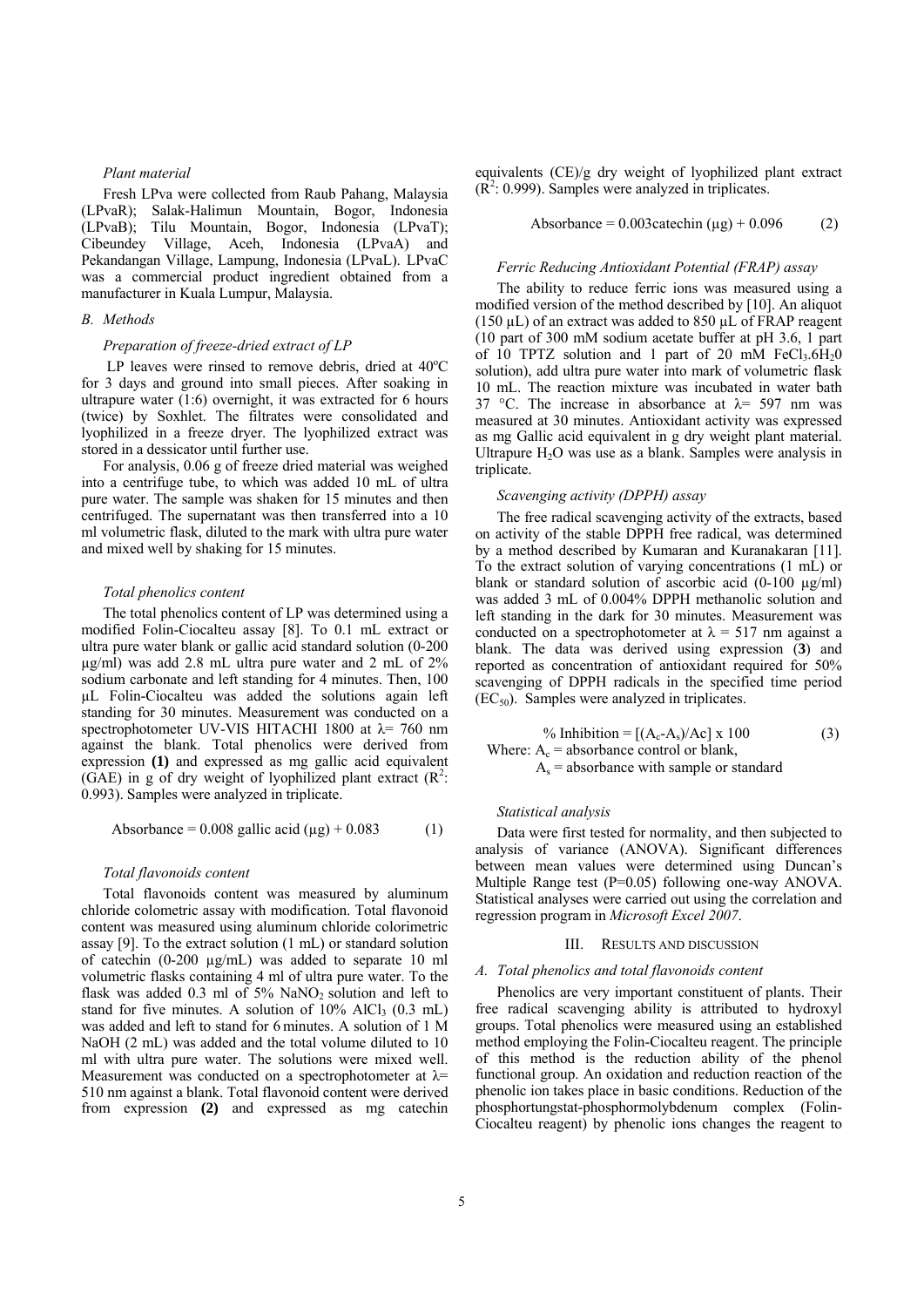dark blue [12]. The color becomes darker, absorbing at progressively higher wavelengths as reduction ability increases with increasing phenolic compounds as is the case with LPva. The results of total phenolics and total flavonoids content of LPva are displayed in Table 1. ontent of LPva are displayed in Table 1.<br>Table 1. Content total phenolics and total flavonoids of

| Sample       | Total phenolics<br>$(mg \text{ } GAE/g)^*$ | Total flavonoids<br>$(mg CE/g)^*$ | ratio<br>TF/TP |
|--------------|--------------------------------------------|-----------------------------------|----------------|
| LPvaR        | $86.875 \pm 0.00$                          | $19.68 \pm 0.03$                  | 0.23           |
| LPvaB        | $117.5 \pm 0.00$                           | $32.28 \pm 0.06$                  | 0.27           |
| <b>LPvaC</b> | $94.58 \pm 0.00$                           | $14.83 \pm 0.06$                  | 0.16           |
| LPvaT        | $140.49 \pm 0.12$                          | $11.43 \pm 0.03$                  | 0.08           |
| LPvaA        | $113.96 \pm 0.00$                          | $9.48 \pm 0.03$                   | 0.08           |
| LPvaL        | $127.36 \pm 0.12$                          | $9.19 \pm 0.03$                   | 0.07           |

LPVA WATER- SOLUBLE EXTRACT

\*GAE: Gallic a acid equivalent.

 $CE$ : Catechin equivalent. Values expressed are means  $\pm$  SD

Table 1 showed that total phenolics content range from 86.88 to 140.49 mg GAE/g of dry material and a significance of  $0.000 < \alpha$ . This indicates significant differences in total phenolics content of the different LPva extracts. Duncan's multiple ranges test showed that LPvaT (140.49 mg GAE/g dry weight of lyophilized plant extract) contained the highest average of total phenolics followed by LPvaL (127.36 mg GAE/g dry weight of lyophilized plant extract), LPvaB (117.50 mg GAE/g dry weight of lyophilized plant extract), LPvaA (113.96 mg GAE/g dry weight of lyophilized plant extract), LPvaC (94.58 mg GAE/g dry weight of lyophilized plant extract) and LPvaR (86.88 mg GAE/g dry weight of lyophilized plant extract).

Flavonoids are a natural subset of phenolics with antioxidant properties. Plant extracts have reported by [13] which were rich in flavonoids. Table 1 showed total flavonoids of LPva range between 9.17 to 32.28 mg CE/g of lyophilized p lant extract ( (also Table 1) ). ANOVA a analysis showed a significance of  $0.000 \le \alpha$ . It can be conclude that there were significant differences in total flavonoids content of LPva from different geographic origins. Duncan's multiple ranges test showed that LPvaB (32.28 mg CE/g dry weight of lyophilized plant extract) contained the highest average of total flavonoids with a ratio of total flavonoids to total phenolics of 0.27. This is followed by LPvaR (19.69 mg CE/g dry y weight of l yophilized pl lant extract), LPvaC (14.83 mg CE/g dry weight of lyophilized plant extract), LPvaT  $(11.43 \text{ mg } CE/g \text{ dry weight of lyophilized plant})$ extract), LPvaA (9.48 mg CE/g dry weight of lyophilized plant extract) and LPvaL (9.17 mg CE/g dry weight of lyophilized plant extract). Total phenolics content of LPva in 60% crude methanolic extract and 40% fraction SPE were 950.4 µg GAE/mg dry weight plant and 266 µg GAE/mg dry weight plant [14]. Chua et. al., [14] also reported that total flavonoids content of LPva in 60% methanolic extract and 40% fraction SPE were 46 6.6 µg Rutin Equivalent (R RE)/mg dry weight plant and 76.8 µg RE/mg dry weight plant.

## B. Ferric Reducing Antioxidant Potential (FRAP) assay

ferric ion-TPTZ are shown in Fig. 1. The results of antioxidant activity of LPva to reduce the



Figure 1. An antioxidant activity of *LPva* leaves on their abilities to reduce the ferric ion-TPTZ complex  $(n=3)$ 

from 12.55 to 17.57 mg GAE/g weight of lyophilized plant extract. ANOVA analysis showed a significance of  $0.000 \le \alpha$ . It can be conclude that there were significant differences in antioxidant activity content of LPva from different geographic origins. Duncan's multiple ranges test showed that LPvaT (17.57 mg GAE/g dry weight of lyophilized plant extract) contained the highest average of antioxidant activity. This is followed by LPvaL (16.13 mg GAE/g dry weight of lyophilized plant extract), LPvaA (15.58 mg GAE/g dry weight of lyophilized plant extract), LPvaC (15.47 mg GAE/g dry weight of lyophilized plant extract), LPvaB (13.42 mg GAE/g dry weight of lyophilized plant extract) and LPvaR (12.55 mg GAE/g dry weight of lyophilized plant ex xtract). Fig. 1 showed that antioxidant activities of LPva ranged

## *C.* DPPH free radical scavenging activity

concentration-dependent free radical scavenging activity by inhibiting the DPPH radical and values are expressed as  $EC_{50}$ . The DPPH method is based on the reduction of methanolic DPPH solution in the presence of hydrogen donating antioxidant through formation of the non-radical form, DPPH-H. The scavenging effect increased with increasing concentration of the lyophilized plant extracts. As the extracts reduce the stable DPPH radical, the solution changes color diphenylpicrylhydradzine. The lyophilized plant extracts possess hydrogen donating capabilities and acts as free radical scavengers. The results of antioxidant activity of LPva to reduce and decolorized DPPH are shown in Fig. 2. Lyophilized plant extracts of LPva showed a from purple to vellow. arising from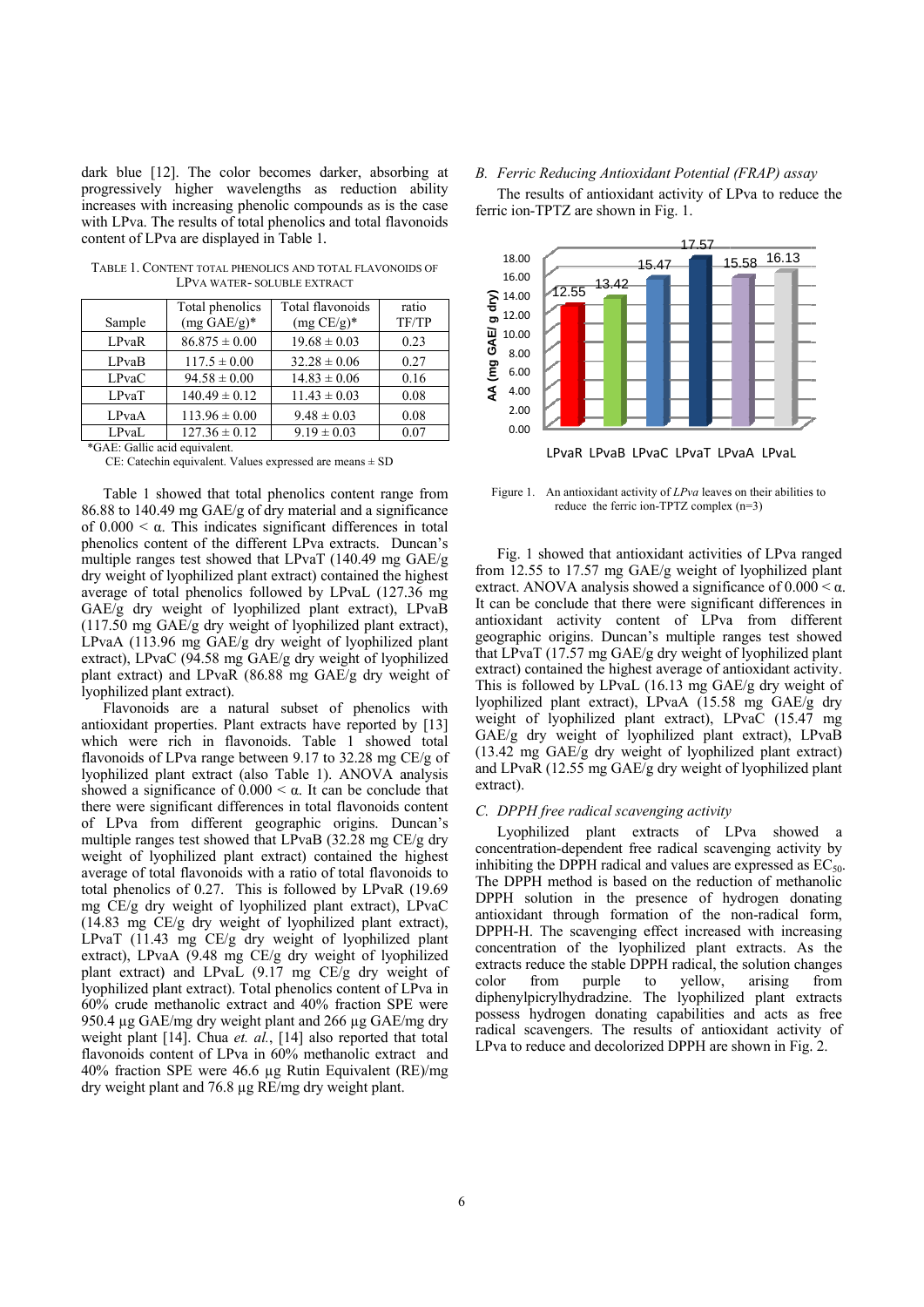

Figure 2. An antioxidant activity of *LPva leaves* on their abilities to reduce and decolorized DPPH (n=3)

Fig. 2 shows that  $EC_{50}$  of LPvaR was 244.32  $\mu$ g/mL followed by LPvaB (231.65  $\mu$ g/mL), LPvaC (157.40  $\mu$ g/mL), LPvaA (145.11  $\mu$ g/mL), LPvaL (137.54  $\mu$ g/mL) and LPvaT (78.79 µg/mL). The LPvaT lyophilized plant extract showed the highest DPPH radical scavenging activity followed by LPvaL, LPvaA, LPvaC, LPvaB and LPvaR lyophilized plant extracts. Chua *et. al.*, [14] reported that  $EC_{50}$  of LPva in 60% methanolic extract and 40% SPE were 1532.5µg/mL and 1092.10 µg/mL.

The free radical scavenging activities of a plant extracts can also be related to its phenolic content. Phenolic compounds have been reported to possess antioxidant activity that allows them to scavenge both active oxygen species and electrophiles, inhibit nitrosation, chelate metal ions, and have potential for auto-oxidation and the capability to modulate certain cellular enzyme activities [15]. The correlation between total phenolics content (TPC) (X) versus antioxidant activity FRAP assay (Y) had a correlation coefficient of R<sup>2</sup>= 0.541 (Y=0.067X + 7.457) (Fig. 3).



Figure 3. Linear correlation of free radical scavenging activity (Y) Versus the total phenolics content  $(X)$  of LPva

This result suggests that 54% of antioxidant capacity of LP arise from contribution of phenolics compounds and 46% from other secondary metabolites, such carotenoids and

vitamins, among others. It was clear that antioxidant activity increased proportionally to the total phenolics content and a positive linear relationship exist between antioxidant activities (FRAP values) and total phenolic compounds. The correlation was suggest by [16] between the total phenolics content and free radical scavenging capability of edible seaweed extracts.

## IV. CONCLUSION

In this study, we have successfully comparison of total phenolics and free radical scavenging activity of aqueous extract of LPva from Malaysia and Indonesia. Based on the results, LPvaT (140.49 mg GAE/g lyophilized plant material) contained the highest average of total phenolics. In terms of total flavonoids content LPvaR  $(32.28 \pm 0.03 \text{ mg } CE/g)$ lyophilized plant material) with a ratio of total flavonoids/total phenolics (TFC/TPC) of 0.27 contained the highest average of total flavonoids. Antioxidant activity by FRAP assay showed that LPvaT (17.57. mg GAE/g lyophilized plant material) contained the highest average ability to reduce the ferric ion-TPTZ complex. *DPPH assay* showed that  $EC_{50}$  of LPvaT (78.79  $\mu$ g/mL) had the lowest concentration of  $EC_{50}$ . It can be concluded that LPvaT possessed the best antioxidant capability compared to the rest of the LPva samples investigated.

# ACKNOWLEDGMENT

The authors are grateful to Universiti Malaysia Pahang for financial assistance (GRS090312) and to the Faculty of Chemical & Natural Resources Engineering and Faculty of Industrial Sciences and Technology, Universiti Malaysia Pahang (UMP) for providing access and technical support

## **REFERENCES**

- [1] I. Goldberg, Functional Food. Designer, Pharmafoods, Neutraceuticals, Chapman and Hall Inc, New York, 1994.
- [2] A. Fasihuddin, A. H. Rahman, and R. Hasmah, "Medical plants used by Bajau Community in Sabah" in Chan, K.L.(ed.) Trends in Traditional Medicine Research. The School of Pharmaceutical Sciences, University of Science Malaysia, Penang, 1995, pp. 493-504.
- [3] J. A. Jamal, "Malay Traditional Medicine, An Overview of Scientific and Technological Progress". Tech. Monitor, 2006, pp. 37-49.
- [4] A. N. Shuid, L. L Ping, M. Norliza, N. Mohamed, and N. S. Ima, "The effects of Labisia pumilavar.alata on bone marker sand bone calciuminarat model ofpost-menopausalosteoporosis". Journal of Ethnopharmacology. 2010.
- [5] C. Hyun-kyung, K. Dong-hyun, J. W. Kim, S. Ngadiran, M. R. Sarmidi, and C. S. Park, "Labisia pumila extract protect skin cells from photoaging caused by UVB irradiation". Journal of Bioscience and Bioengineering, 109, 2010, pp. 291-296.
- [6] G. D. Singh, M. Gajoo, M. S. Yussouf, A. Koul, R. Sharma, S. Singh, P. L. Sangwan, S. Koul, D. B. Ahmad, and R. K. Johri, "Sub-acute toxicity evaluation of aqueous extract of Labisa pumila a Malaysian herbs". Journal Food and Chemical Toxicology, 47, 2009, pp. 2661-2665.
- [7] T. Sawa, M. Nakao, T. Akake, K. Ono, and H. Maeda, " Alkylperoxyl radical-scavenging activity of various flavonoids and other phenolic compounds: Implications for the anti-tumor-promoter effect of vegetables". Journal of Agricultural and Food Chemistry, 47(2), 1999, pp. 397-402.
- [8] P.G. Waterman, and S. Mole, Analysis of Phenolic Plant Metabolite, 1994, pp  $83 - 88$ .